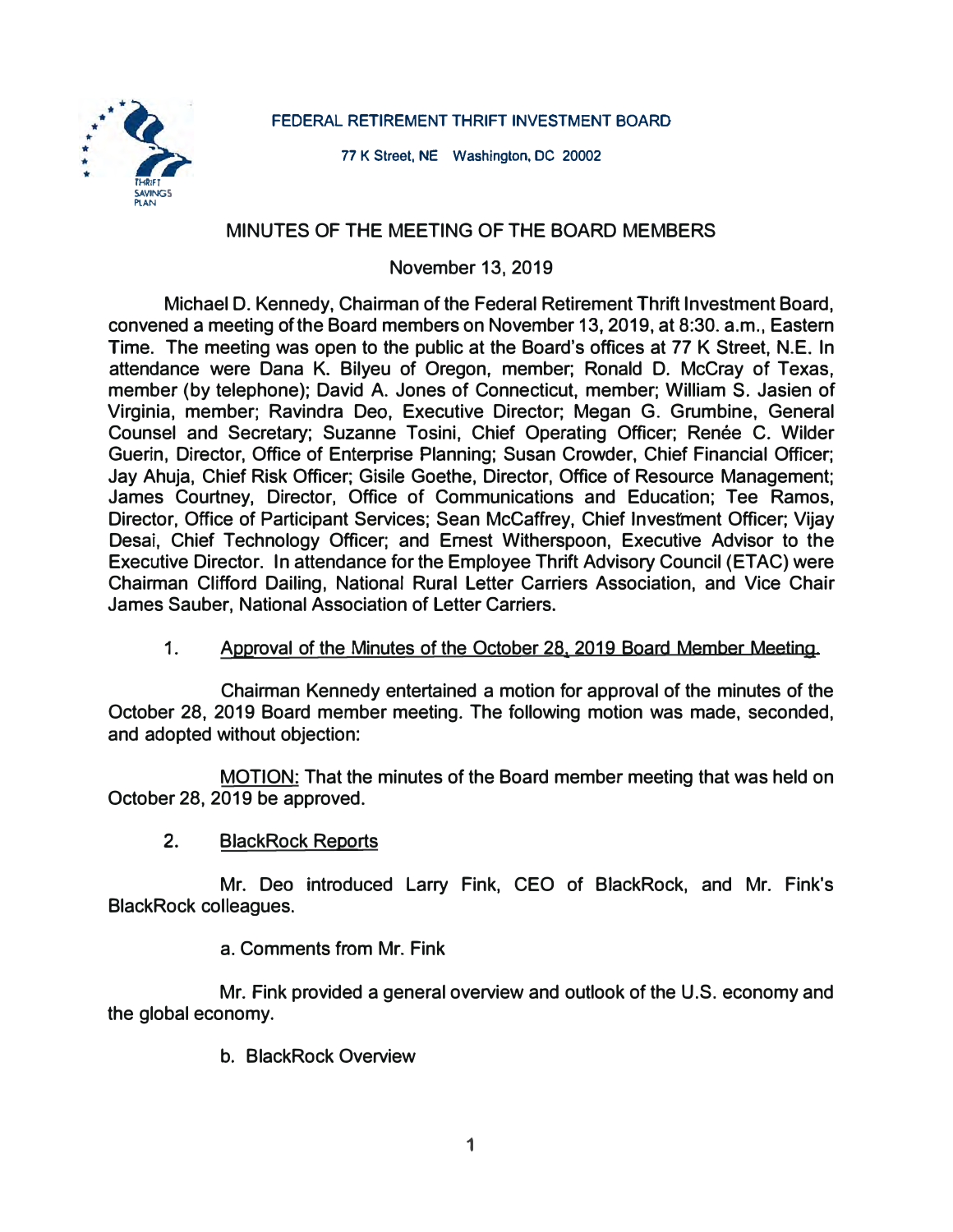Lillian Wan, Managing Director of BlackRock, presented a review of assets under management by BlackRock. See "BlackRock Overview" (Attached). Ms. Wan noted that BlackRock manages approximately 358 billion dollars in TSP participant assets across the C, S, I, and F Funds.

Ms. Wan then introduced Alan Mason, Managing Director of BlackRock, to present additional information concerning management of the C, S, and I Funds. Mr. Mason stated that there were 53 billion dollars in total contributions and withdrawals across the C, S, and I Funds for the year, and that these funds have all outperformed their benchmarks. The S Fund outperformed its benchmark primarily due to the securities lending program, while the I Fund has outperformed the benchmark as a result of tax advantages. Mr. Mason noted that BlackRock added several hundred assets to the S Fund this year so that it more closely tracks the benchmark.

Mr. Mason next introduced Scott Radell, Managing Director of BlackRock. Mr. Radell provided an overview of F Fund management. Mr. Radell stated that, because fixed income bonds are traded over the counter, rather than exchange traded, managing transaction costs is a key to tracking, and potentially outperforming, benchmarks. Currently, the benchmark has approximately 10,000 securities in it; the F Fund does not have all of those securities, but relies on sampling to try and replicate the benchmark.

Mr. Radell introduced Paul Whitehead, Managing Director of BlackRock. Mr. Whitehead generally explained that BlackRock's performance depends on their experienced staff, innovative processes, and leveraging of technology.

Mr. Whitehead then introduced Jason Strofs, Managing Director of BlackRock, to deliver remarks on securities lending. Mr. Strofs explained that securities lending is the practice of lending securities to banks or broker dealers who then often lend those securities to end users. He stated that all of BlackRock's loans are overcollateralized.

According to Mr. Strofs, the primary benefit of securities lending is that it adds to returns, allowing the TSP to outperform the benchmark. A secondary benefit is that securities lending creates more efficient markets, and bolsters transparency, liquidity, and trading volume while narrowing bid-ask spread. Mr. Strofs further noted that BlackRock uses technology to ascertain the best prices and venues for securities lending, adding to better risk-adjusted return for TSP participants.

Mr. Strofs stated that the majority of lending for BlackRock's U.S. fixedincome funds remains the U.S. Treasury securities, because there is demand for highquality, liquid debt. However, corporate bond lending has increased over the course of the last decade and continues to rise, becoming a larger share of BlackRock's overall fixed income lending returns.

Mr. Strofs noted that, this year, lending returns and fixed income have been down somewhat because of a less favorable cash reinvestment environment. There has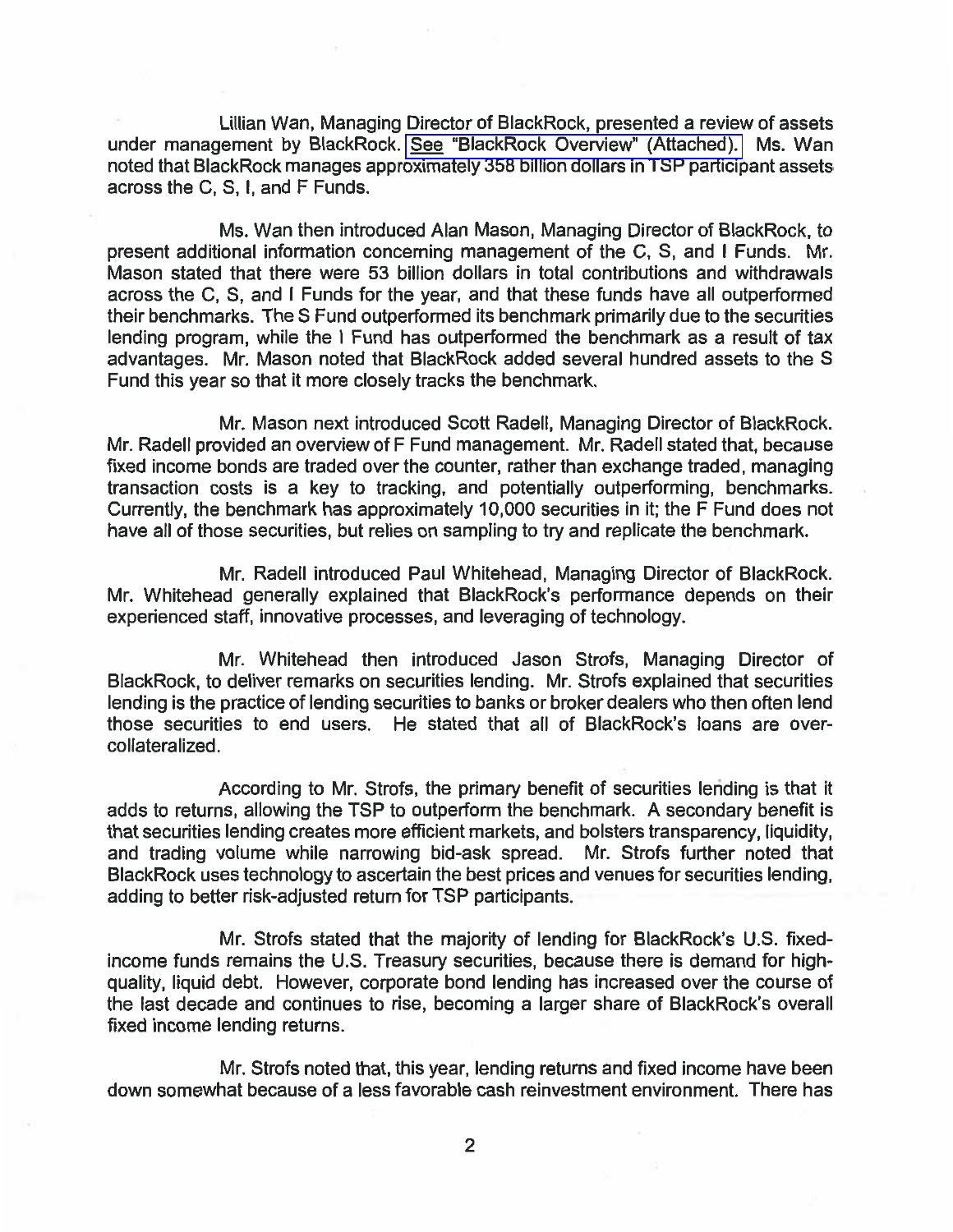**also been less demand in equities, in part because increased outflows from hedge funds have created less demand. There have been some bright spots, though, notably in IPOs.** 

**Mr. Strofs also explained that because the C Fund is focused on high capitalization stocks, with a high market cap and ample supply, there is not an opportunity to charge much for securities lending or to generate large returns. However, the top five performing stocks in the Fund added about 4.2 million dollars for TSP participants over the first nine months of 2019. The S Fund's mid-cap and small-cap securities are very much in demand. The top five performers in the S Fund generated 8.2 million dollars for TSP participants in the first nine months of 2019. The top five performers in the I Fund generated about 3.3 million dollars for TSP participants, with much of that revenue coming from France.** 

**Chairman Kennedy asked for an update on the emerging broker program. Mr. Whitehead replied that, in equity trading, BlackRock executed 52. 7 percent of TSP activity through emerging brokers, while 1.5 percent of fixed income activity was executed with emerging brokers, and these rates represented increases.** 

### **3. Investment Benchmark Discussion**

**Chairman Kennedy began discussion of the investment benchmark update by acknowledging receipt of a second letter from several Senators requesting review of the decision to transition the I Fund benchmark to the MSCI All Country World ex-U.S. lnvestable Market Index (MSCI ACWI ex-US IMI) from its current index, the MSCI EAFE Index. Chairman Kennedy stated that, in addition to consultation with Aon Hewitt Investment Consultants during the October Board Meeting, the Board also solicited the opinions of the Employee Thrift Advisory Council (ETAC), for consultation in the November Board Meeting as part of the requested review.** 

**Chairman Kennedy introduced Clifford Dailing, Chairman of the ETAC, and James Sauber, Vice Chair of the ETAC, to present the viewpoint of participants. Chairman Dailing stated that ETAC favors transitioning to a new benchmark. ETAC believes investment options for TSP participants should closely mirror those available to private sector investors. ETAC believes that the I Fund transition provides TSP participants with the option to invest as they choose, without respect to political concerns. Vice Chair Sauber agreed with Chairman Dailing, and reminded the Board that when political concerns have arisen over the past 30 years, ETAC has consistently opposed using the TSP for any purpose other than the benefit of participants and beneficiaries.** 

**Following comments from ETAC, Chairman Kennedy asked Member Bilyeu to discuss consultations with the Department of the Treasury's Office of Foreign Assets Control (OFAC). Member Bilyeu explained that OFAC is the Federal entity responsible for determining the international securities in which Americans may invest. OFAC maintains a list of individuals, companies, and countries in which Americans may not invest. Member Bilyeu noted that the TSP, like all U.S. investors, abides by OFAC decisions. However, she believes that TSP participants and beneficiaries should not face** 

**3**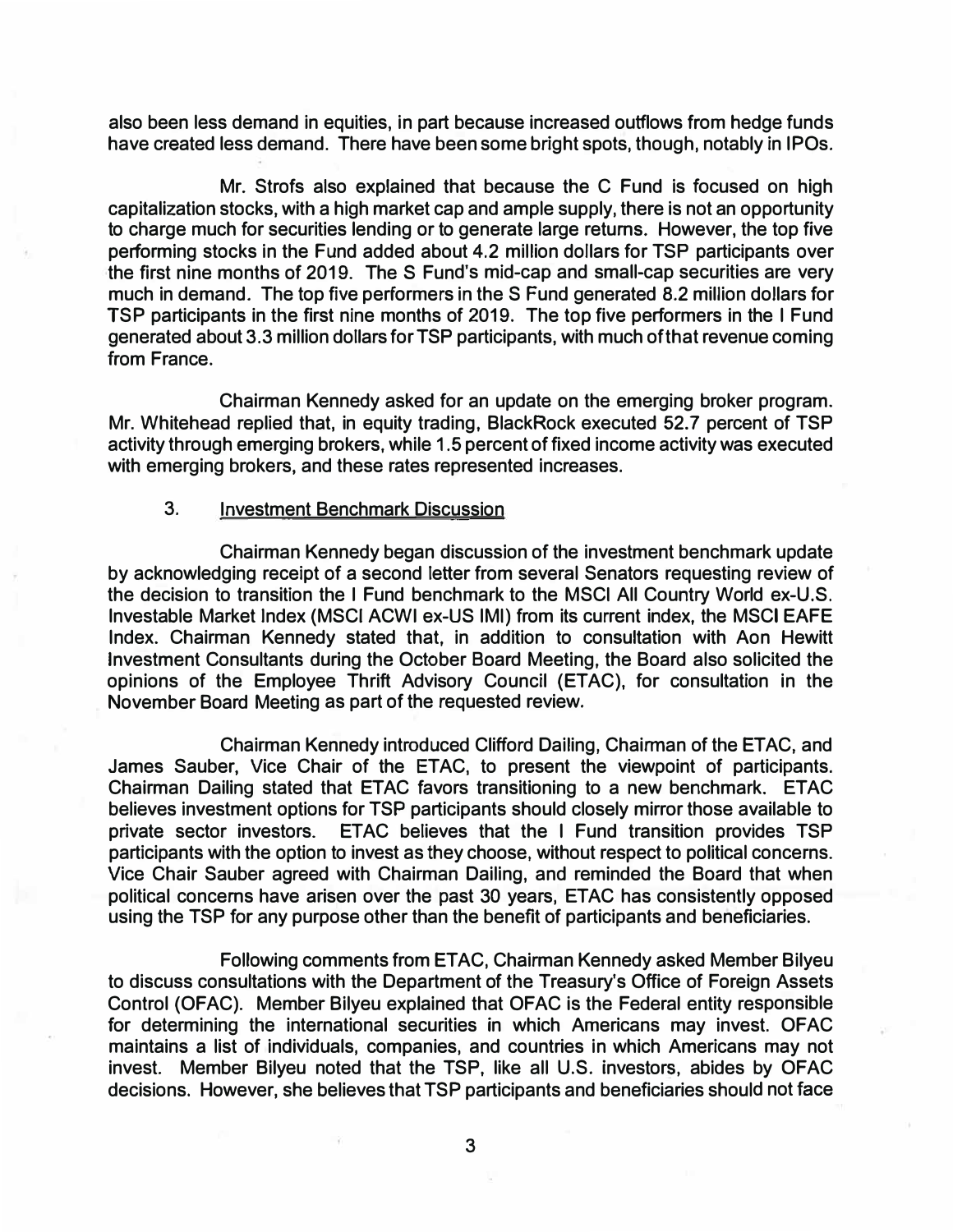broad restrictions on international investment opportunities that are not applied to private sector investors. Member Bilyeu opined that if policymakers wish to limit international investment opportunities, OFAC is the entity to consult.

Following Member Bilyeu's comments, Ms. Grumbine provided remarks on FRTIB's and the TSP's legislative history. See "FRTIB Legislative History" (attached). As acknowledged by Congress in drafting the Agency's statute, funds in TSP accounts are the personal property of accountholders, not Government property. Relatedly, the legislative history of the TSP shows Congress discussed concerns that as the TSP grew, external entities, including Congress, could attempt to tamper with the funds. To address these concerns, the legislative framers designed the FRTIB and TSP so as to limit susceptibility to external pressure. Especially notable among the features designed to ensure independence, FRTIB is self-funded without appropriations from Congress, and the FRTIB Board members are statutorily obligated to exercise their fiduciary responsibilities solely in the interest of participants and beneficiaries.

Chairman Kennedy next recalled four highlights from Aon Hewitt's October presentation favoring the I Fund transition. First, a move to include emerging markets is popular and widely accepted in retirement plans. Chairman Kennedy recalled that the ten largest U.S. companies include an emerging markets option in their defined contribution plans, as do the ten largest federal contractors. The largest state pension plans generally have access to emerging markets funds. The market is continuing to shift Second, the evidence demonstrated overall investment to emerging markets. performance of the I Fund would be enhanced by the transition. Third, the I Fund transition would provide greater coverage of the global economy by picking up additional markets, including Canada. Fourth, if the TSP failed to include an option to invest in emerging markets, it would be an outlier among institutional investors.

Member Bilyeu added that the I Fund transition appears to be in the best interest of most of the 5.6 million TSP participants. She stated that the TSP should not be moving away from an accepted investment practice by declining to include an emerging markets investment option. Member Bilyeu noted that although it may be appropriate to more closely scrutinize where Americans may invest, FRTIB is not the forum for that discussion. She explained that FRTIB is a fiduciary body, and Congress requires the Board members to confine their considerations to a narrow realm, namely the financial interests of participants and beneficiaries. FRTIB is not a foreign policy board, and is not equipped or permitted to ascertain those countries in which Government employees should be barred from investing. She reiterated that the Department of the Treasury makes such foreign investment decisions, and those decisions apply not only to Government employees, but to all Americans.

Member Bilyeu added that, by law, the I Fund is supposed to resemble a completion index, designed to illustrate the greater market beyond the United States. The transition of the I Fund would provide much greater exposure, and better comply with statutory guidance on the scope of the I Fund. Member Bilyeu remained in favor of the transition.

4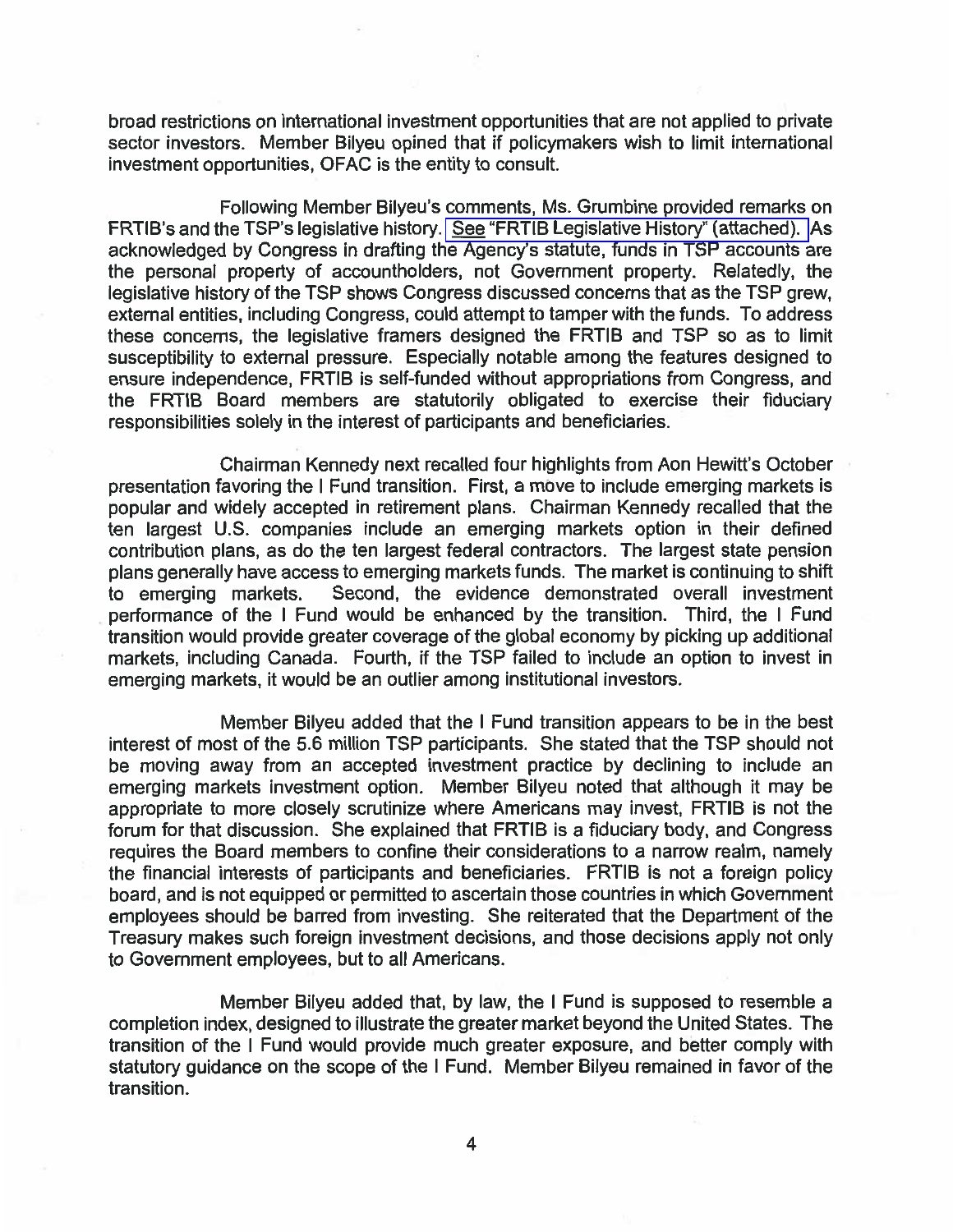**Member McCray stated his belief that transitioning the I Fund to the MSCI ACWI ex-US IMI is in the best interest of the TSP's participants and beneficiaries. The decision to transition the I Fund was motivated solely by that consideration. The Board's careful review of the 2017 recommendation has only strengthened his opinion that a transition is appropriate. Member McCray remained in favor of the transition.** 

**Member Jones noted that a transition of the I Fund to the MSCI ACWI ex-**US IMI would be consistent with the Board's obligations to serve the interests of the TSP's **participants and beneficiaries. Moreover, statute requires the I Fund to provide great diversification with regard to international investment opportunity. He added that FRTIB cannot respond to external pressure. If there are concerns beyond the scope of FRTIB's considerations, they must be addressed by other means, such as legislative action, or through OFAC rules applicable to all Americans. Member Jones remained in favor of the transition.** 

**Member Jasien thanked his colleagues for respectful, spirited debate, but opposed the transition to the MSCI ACWI ex-US IMI. Member Jasien explained that if the Board were voting to add an additional investment option of an All-World Index, without mapping assets, he would support the measure, because it would be adding a voluntary choice for participants and beneficiaries. He would also be more willing to support an I Fund transition if there was a brokerage window currently in place that allowed participants options with respect to their international investments. However, he was firmly opposed to transitioning from an index of large- and mid-cap stocks in 21 developed markets, to a very different index of large-, mid-, and small-cap stocks from 22 developed and 26 developing markets, without providing participants a meaningful alternative for international investment. Member Jasien acknowledged that the private sector often provides investors with access to emerging markets, but explained that is typically though a separate investment option.** 

**In sum, Member Jasien stated he favors delaying the I Fund transition for at least one year, in order to study additional international investment options, so that TSP participants may have two or more international investment options.** 

**After weighing the comments of the other Board members, Chairman Kennedy reiterated that the FRTIB is intended to make its decisions solely based on the interest of TSP participants and beneficiaries, and it is designed to resist political pressure. Chairman Kennedy also expressed his opinion that continuing with the transition would further the Board's decade-long effort of improving the TSP with structural changes. Moreover, he believes that a transition in the I Fund would maximize investment returns for participants and beneficiaries. Accordingly, Chairman Kennedy remained in favor of the transition.** 

**Chairman Kennedy entertained a motion from Member Jasien to delay transition of the I Fund benchmark for at least one year in order to study alternative**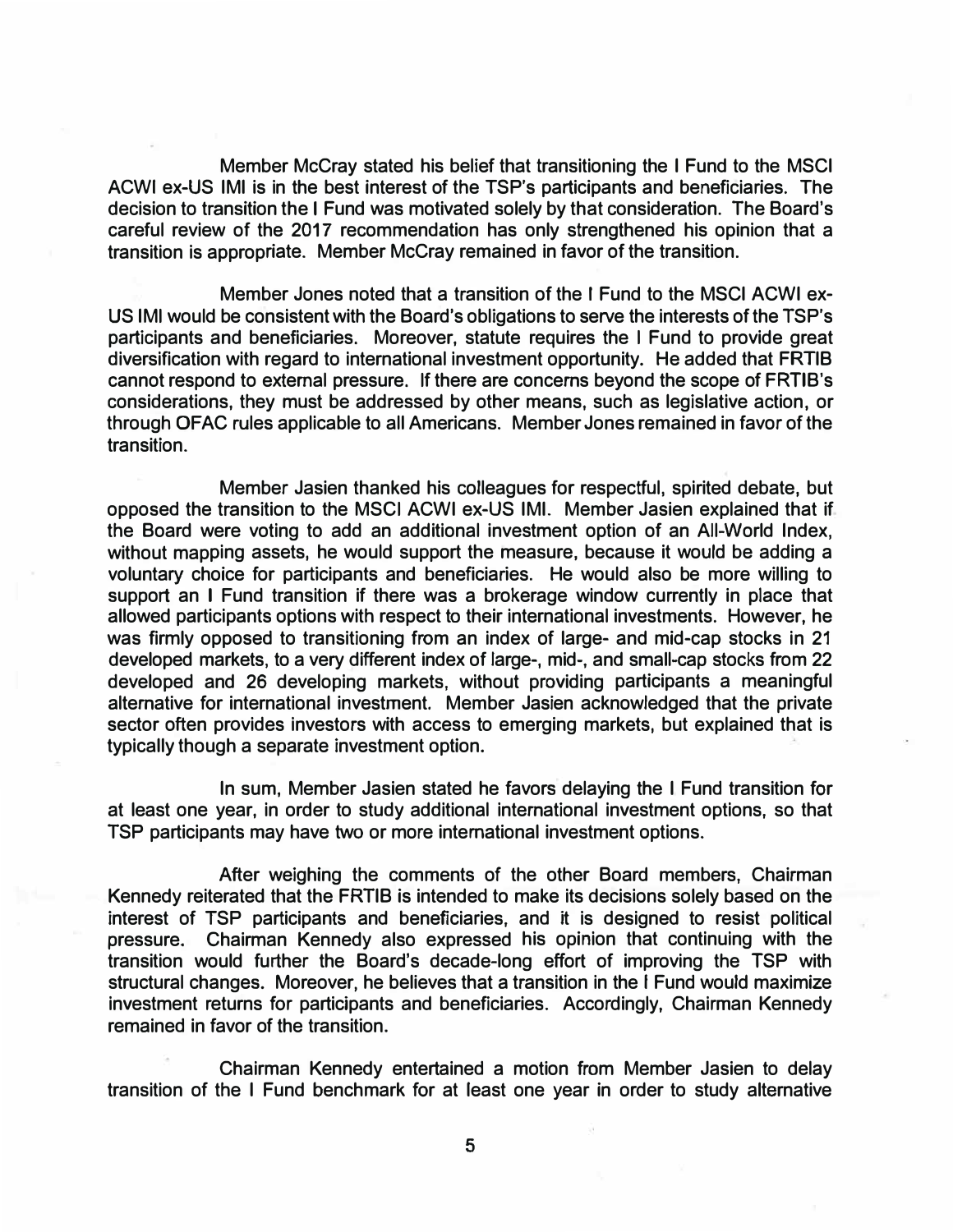**international investment options for TSP participants. The following motion was made, and defeated for lack of a second:** 

**MOTION: That the transition of the I Fund benchmark be delayed for one year.** 

**Chairman Kennedy remarked that, because the motion to postpone the I Fund transition was defeated, the Board's prior decision to transition the I Fund to the MSCI ACWI ex-US IMI benchmark stands.** 

### **4. Monthly Reports.**

#### **a. Participant Activity Report**

**Mr. Ramos stated that due to the short turnaround time between board meetings, the monthly participant activity report was not able to be produced this month. Mr. Ramos noted that a data analysis of the Additional Withdrawals Project is ongoing, and he hopes to share information at the December Board meeting. Mr. Ramos also noted that TSP participation inched upwards to a record high 91 percent participation rate.** 

#### **b. Investment Performance**

**Mr. McCaffrey reviewed the monthly investment performance report. See "October 2019 Performance Review - [G, F, C, S, I, and L Funds" \(attached\).](https://www.frtib.gov/pdf/minutes/2019/Nov/MM-2019Nov-Att3.pdf) Mr. Mccaffrey noted that for the month of October, performance for the F, C, and I Funds was in line with indices. Performance for the S Fund was ahead of the benchmark by four basis points, primarily due to securities sampling and securities lending.** 

**For the year to date, the F and C Funds were in line with the respective indices. The S Fund was ahead of the benchmark by 12 basis points, primarily attributable to securities sampling. The I Fund was 42 basis points ahead of benchmark, primarily attributable to tax advantage.** 

**Mr. Mccaffrey noted that, during October, healthy corporate earnings helped equity markets, while the Federal Open Market Committee cut its target rate range for the third consecutive meeting. The C and S Funds both posted gains. The I Fund rose to an even greater extent thanks to a weaker U.S. dollar. Longer-term interest rates rose just slightly, limiting the F Fund to a small gain. All of the L Funds were ahead.** 

**For the month through November 12, the C Fund was up 1.88 percent. The S Fund gained 2.09 percent and the I Fund was ahead by 1.34 percent. The F Fund was down 0.86 percent.** 

**Mr. McCaffrey explained that the L Funds are reasonably strong on an absolute basis, and that is because they are diversified across fixed income and equity** 

**6**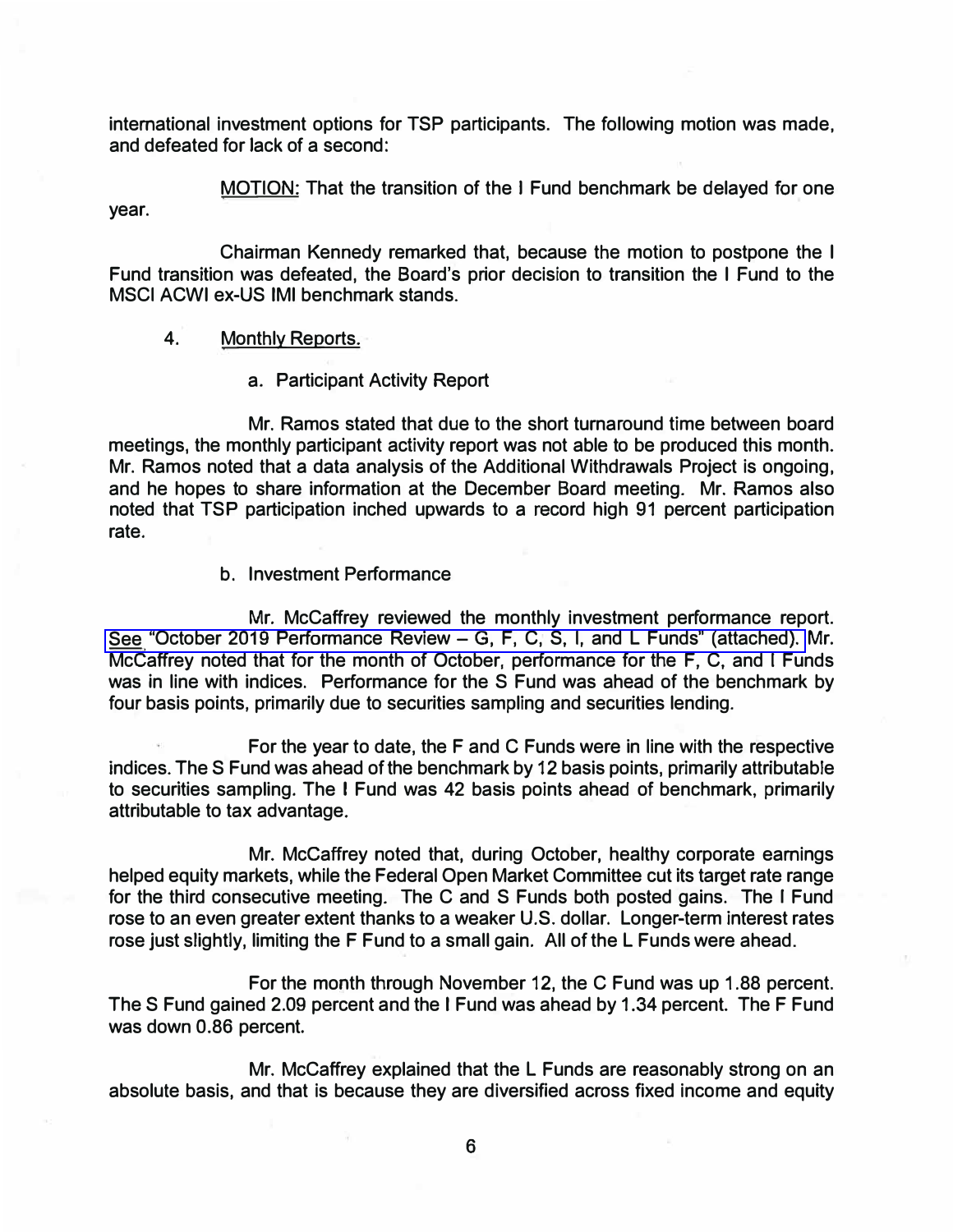**asset classes and have the ability to smooth out the more volatile returns of individual asset classes in line with the funds' respective overall risk profiles.** 

**Recent improvements in the equity markets appear to have muted interfund transfers (IFTs). Mr. McCaffrey noted that if the decline in IFTs is a sign that people are sticking with their long term investment plans, he believes that is a positive attribute.** 

**c. Legislative Report**

**Mr. Courtney delivered the legislative report in Ms. Weaver's absence. Mr. Courtney noted that, although many Government agencies would run out of funding on November 21, it was anticipated that Congress would pass a continuing resolution through December 20, while discussions continued on a full appropriations measures.** 

**Member Jasien inquired whether there was any legislative movement addressing potential changes to the I Fund. Mr. Courtney answered that Senator Rubio introduced a bill that could impact the I Fund, and there was a companion bill introduced in the House of Representatives.** 

# 5. **Quarterly Reports**

**a. Metrics Report**

**Geof Nieboer delivered the quarterly metrics report. [See "FY 2019](https://www.frtib.gov/pdf/minutes/2019/Nov/MM-2019Nov-Att4.pdf)  [Fourth Quarter Key Performance Indicator Results" \(attached\).](https://www.frtib.gov/pdf/minutes/2019/Nov/MM-2019Nov-Att4.pdf) He stated that there has been generally good performance, although he addressed three metrics where FRTIB or the TSP have not met a target.** 

**First, on July 19, 2019, the Department of the Treasury experienced network difficulties, requiring G Fund investments to be communicated by phone and facsimile. Daily investment completed at 3:08 p.m., eight minutes after the target. However, the actual investments were completed as scheduled. The Department of the Treasury is confident its phone and fax systems are sufficiently robust to compensate for any future network disruptions.** 

**Second, the FERS full matching contribution rate remains short of the desired 80 percent target, though it is ten percentage points higher than the industry average. When new participants are automatically enrolled at five percent beginning in September 2020, it will likely increase the number of employees who are fully matching.** 

**Third, Blended Retirement System contribution rates are below target. The two-step process where an employee must first elect to participate, and then separately initiate contributions, made contributions complex. FRTIB and the Department of Defense are working to educate members of the armed services that they must elect to contribute.**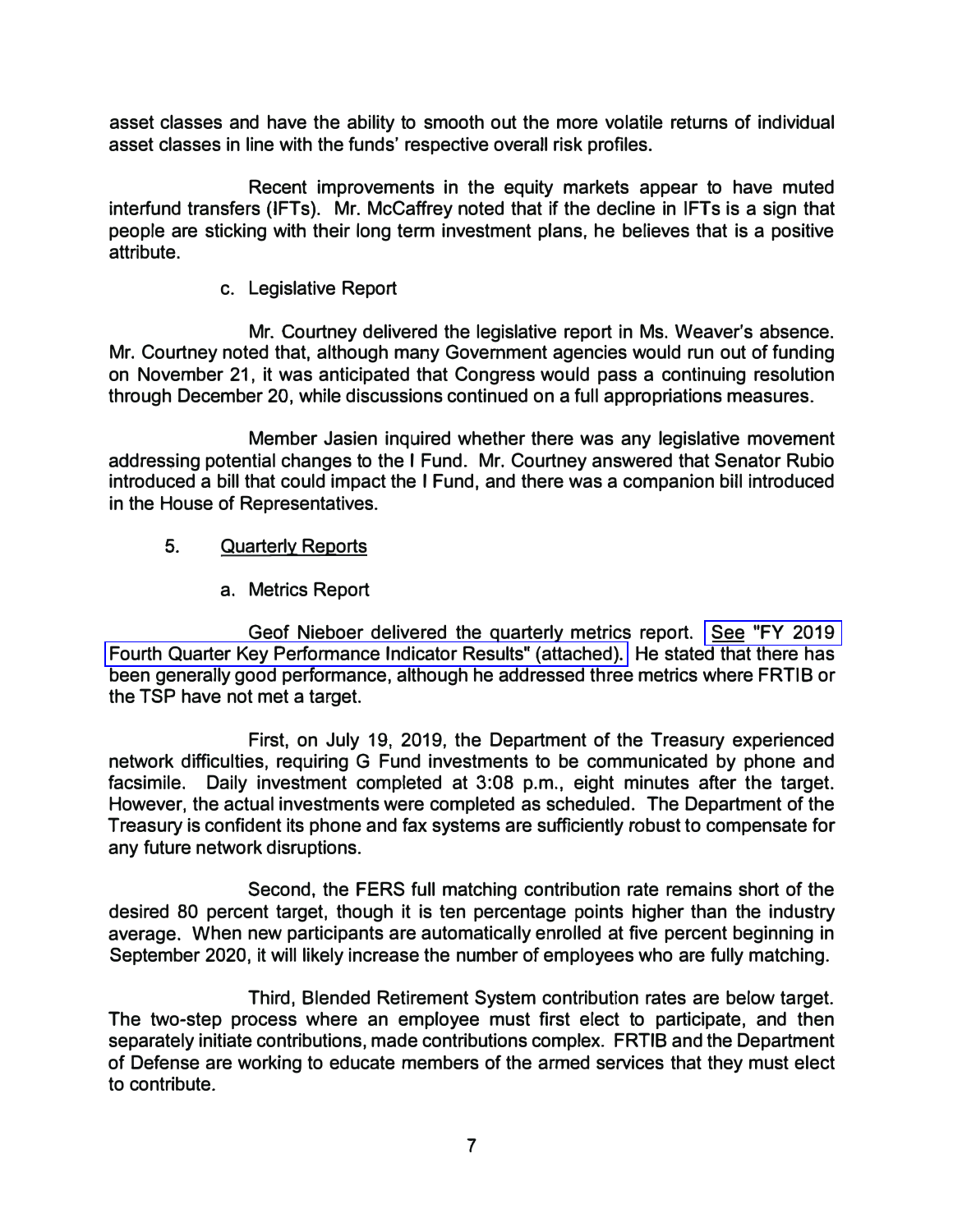#### **6.Annual Reports**

## **a. ORM Annual Report and FEVS Update**

**Ms. Goethe provided the Office of Resource Management (ORM) annual report and Federal Employee Viewpoint Survey (FEVS) results. [See "ORM Update"](https://www.frtib.gov/pdf/minutes/2019/Nov/MM-2019Nov-Att5.pdf)  [\(attached\).](https://www.frtib.gov/pdf/minutes/2019/Nov/MM-2019Nov-Att5.pdf) Ms. Goethe highlighted that, this year, ORM implemented the National Archives and Records Administration records schedule for FRTIB email mancagement and retention. This project covered capstone officials, federal employees, and contractor staff. ORM also continued business continuity outreach, conducting tabletop exercises for four FRTIB offices with respect to key business processes. Additionally, ORM developed five new policies and procedures, and updated 15 existing policies and procedures. ORM also completed a review of all official personnel records to ensure accuracy.** 

**In Agency-wide highlights, FRTIB has 267 employees onboard, which is 84 percent of the authorized staffing level. Overall attrition rate for Fiscal Year 2019 was 9.2 percent. Coaching resources were expanded, and 45 of 70 managers participated in 360 assessments. ORM completed a skills gap analysis for 11 offices, and another analysis is planned for 2020. FRTIB also hosted its second annual honorary awards ceremony to effectively recognize outstanding employee achievements.** 

**Ms. Goethe also reviewed the results of the Federal Employee Viewpoint Survey. The results demonstrate improvement in employee satisfaction and illustrate additional positive changes in relation to last year. Overall scores are, generally, slightly higher than government-wide average scores.** 

**Member Jones requested context regarding the 9.2 percent attrition rate. Ms. Goethe stated that the rate was in line with historical averages for FRTIB, and up from the 7.6 percent attrition rate in Fiscal Year 2018. Excluding employees who transferred to other Federal agencies, the attrition rate is approximately 5.4 percent.** 

**Member Bilyeu inquired what the authorized staffing level was, and whether any particular office had a larger number of vacancies. Ms. Goethe answered that FRTIB has an authorized staffing level of 316 and that the Office of Technology Services has the largest number of vacancies, primarily due to transfers to other agencies.** 

**Member Jasien urged FRTIB to address the drop in scores for employee satisfaction with their supervisors, and address improvements with substantive training.**